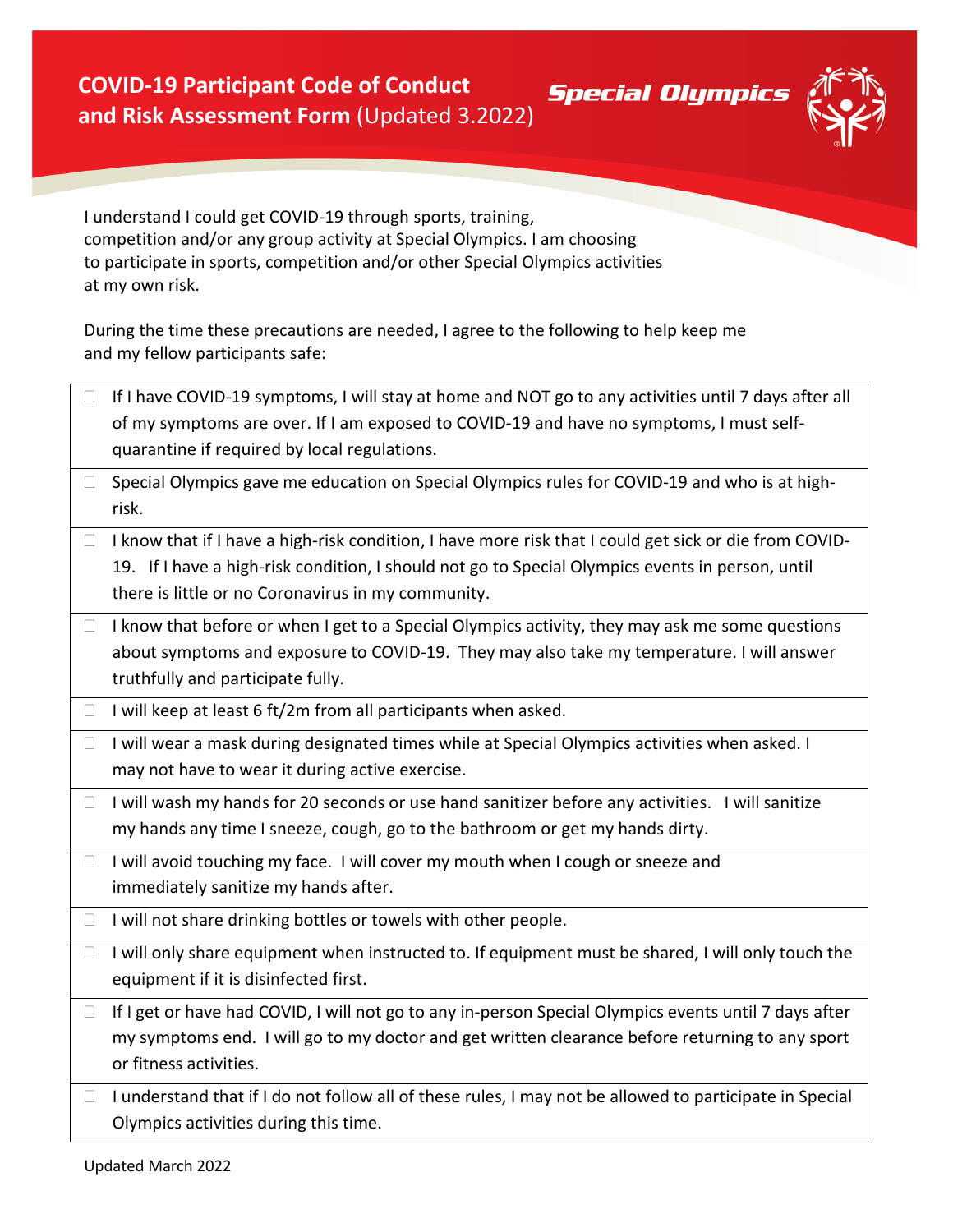**Special Olympics** 



I HAVE READ ALL OF THIS AGREEMENT OR HAVE HAD IT READ TO ME AND AGREE TO FOLLOW THESE ACTIONS.

| <b>PARTICIPANT FULL NAME:</b> |        |  |  |  |
|-------------------------------|--------|--|--|--|
|                               |        |  |  |  |
| Phone:                        | Email: |  |  |  |

**Circle one:** Athlete Unified Partner Coach/Volunteer Family/Caregiver Staff

**PARTICIPANT SIGNATURE** *(required for adult (age 18+) participants, including adult athlete with capacity to sign documents)*

By signing this, I acknowledge that I have completely read and fully understand the information in this form.

**Signature:** \_\_\_\_\_\_\_\_\_\_\_\_\_\_\_\_\_\_\_\_\_\_\_\_\_\_ **Date:** \_\_\_\_\_\_\_\_\_\_

**PARENT/GUARDIAN SIGNATURE** *(required for participant who is a minor (younger than age 18) or lacks capacity to sign documents)*

I am a parent or guardian of the athlete/participant named above. I have read and understand this form and have explained the contents to the participant as appropriate. By signing, I agree to this form on my own behalf and on behalf of the participant.

| <b>Parent/Guardian Signature:</b> | Date: |
|-----------------------------------|-------|
|-----------------------------------|-------|

| <b>Printed Name:</b> |  |
|----------------------|--|
|                      |  |

| <b>Relationship:</b> |
|----------------------|
|----------------------|

Updated March 2022